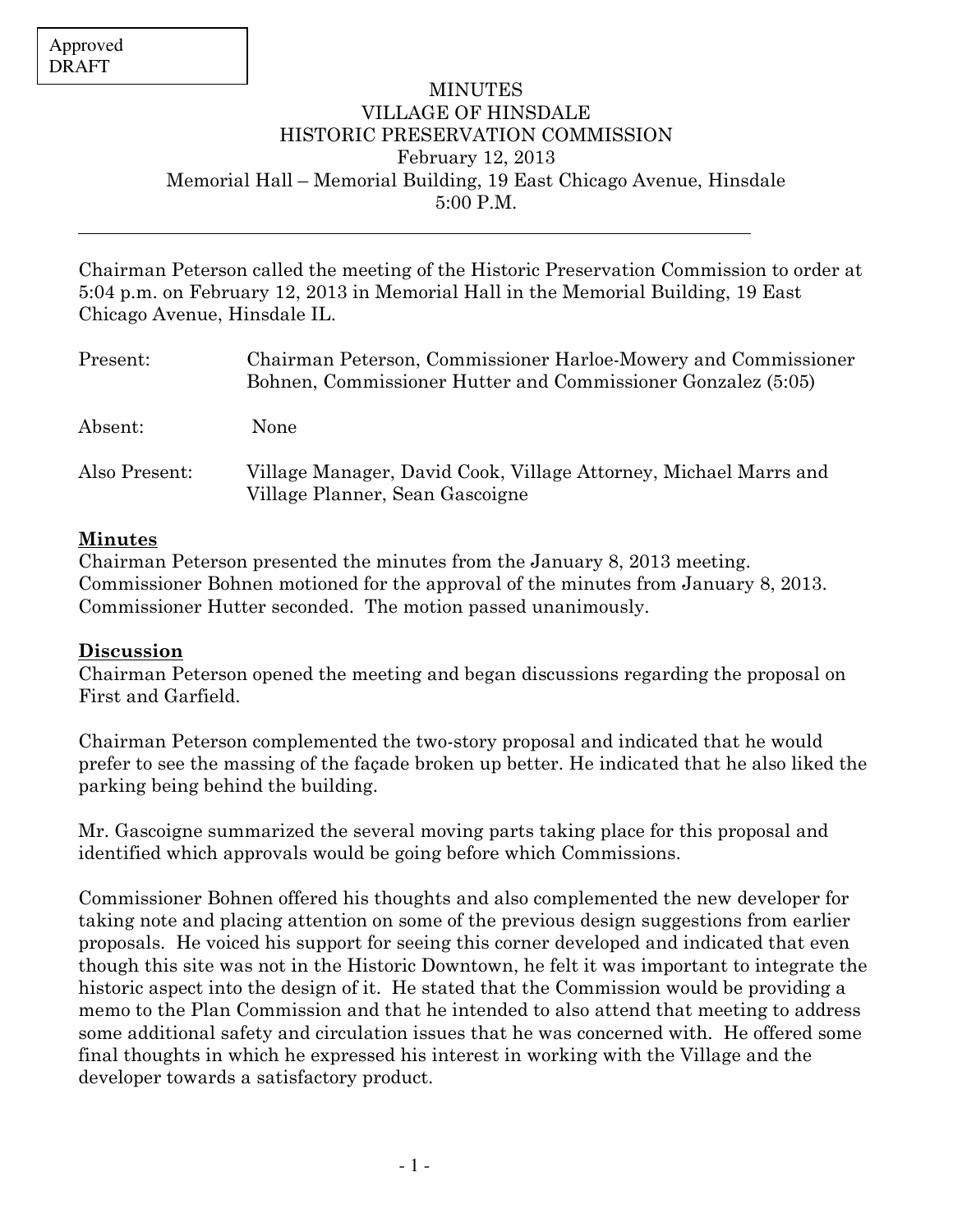Commissioner Gonzalez offered some additional thoughts regarding circulation and site plan issues specifically related to safety and encouraged the developer to consider outdoor seating if and where appropriate. He complemented the elevations and suggested the developer confirm that all ADA requirements had been met.

Commissioner Harloe questioned if the Village needed more office space.

Mr. Cook stated that while Hinsdale has a lot of office space, it does not have a lot of Class A office space. He indicated that in his conversations with the developer, the proposed office space has already received a significant amount of interest.

Commissioner Hutter indicated that it's always nice to see the potential for underutilized land to be maximized, provided it's done appropriately and the Village gets a good product. He expressed some concerns with parking but indicated that this was an ongoing problem in the downtown and that the proposal would be a very nice addition to First Street.

Chairman Peterson summarized the workshop and progress regarding the Architectural Tour Map and identified the next steps, including working with the Hinsdale Historical Society.

General discussion ensued regarding various workshops and events that could be beneficial to the Commission, including an upcoming book signing by Sandi Williams and an opportunity for the Commission to sponsor her new book.

Chairman Peterson asked the Commissioners to give an update on their progress regarding efforts for Preservation Month.

Commissioner Bohnen summarized his efforts in marketing Preservation Month and indicated that he now needed some direction from the Commission, so that he could proceed.

Commissioner Hutter expressed his frustrations in trying to initiate dialogue with the school districts and indicated that it may be too late at this point to try and coordinate efforts with curriculums.

General discussion ensued regarding some of the frustrations experienced in past years and the Commission concurred that given the current challenges, they may be better served by focusing their efforts on the Preservation Awards for the homes and deferring the different contests to next year.

Commissioner Harloe summarized her thoughts and updated the Commission on her progress with the judging, including their considerations for judges and the standards for judging.

General discussion ensued regarding the categories and the standards for judging, as well as the deadlines and dates for the nominations and judging should take place.